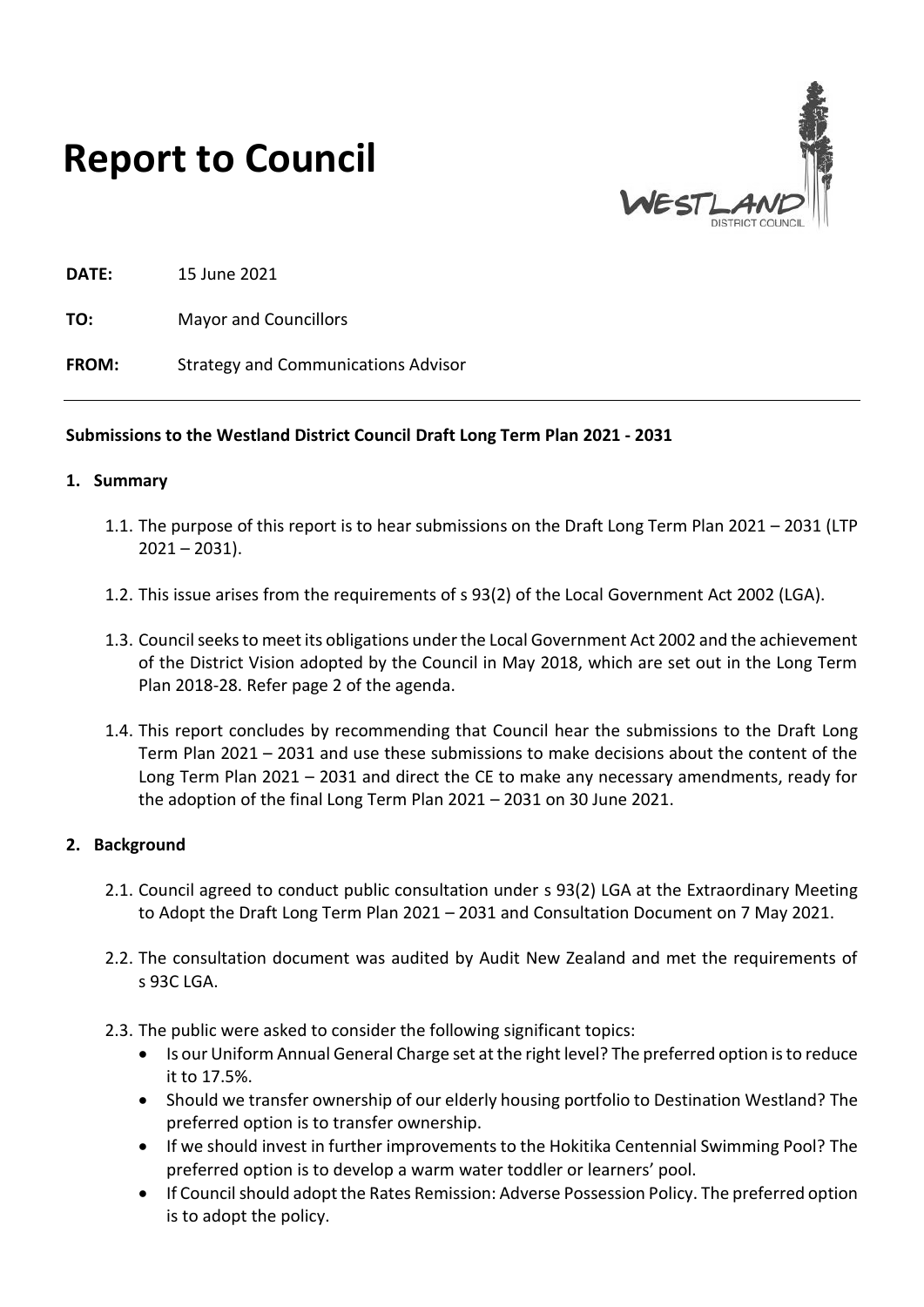- 2.4. The Consultation document also sought public feedback on the future use of the Pakiwaitara Building, Cass Square and the Hokitika Racecourse, as well as any other comments on the content of the Draft LTP 2021 – 2031.
- 2.5. Public consultation commenced on 10 May 2021 and closed on 11 June 2021 at 12pm (32.5 days).

## **3. Current Situation**

- 3.1. Council received 160 submissions. There were repeat submissions from a small number of submitters representing different organisations for each submission. Many submissions were about a specific topic and did not respond to the significant items.
- 3.2. The following submissions were received for the significant items:
	- 3.2.1. Reducing the Uniform Annual General Charge to 17.5%.
		- 3.2.1.1. 24 submitters support the preferred option of reducing the charge to 17.5%.
		- 3.2.1.2. 25 submitters support lowering the charge further to 12.5%.
		- 3.2.1.3. 32 submitters support leaving the charge at the current rate of 21.7%.
		- 3.2.1.4. 79 submitters provided no response, and one submitter provided a different alternative response.
	- 3.2.2. Transferring Elderly Housing portfolio to Destination Westland.
		- 3.2.2.1. 38 submitters support transferring the Elderly Housing portfolio.
		- 3.2.2.2. 33 submitters do not support transferring the Elderly Housing portfolio.
		- 3.2.2.3. 89 submitters provided no response.
	- 3.2.3. Investing in Stage 3 of the Hokitika Swimming Pool development.
		- 3.2.3.1. 48 submitters support the proposed development.
		- 3.2.3.2. 37 submitters do not support the proposed development.
		- 3.2.3.3. 75 submitters provided no response.
	- 3.2.4. Adopting the Rates Remission: Adverse Possession Policy.
		- 3.2.4.1. 37 submitters support adopting the policy.
		- 3.2.4.2. 21 submitters do not support adopting the policy.
		- 3.2.4.3. 102 submitters provided no response.
- 3.3. Submissions were received on 55 other topics, including:
	- 3.3.1. 44 submissions on the future use of Hokitika Racecourse, many in support of retaining equestrian use and supporting Riding for the Disabled to continue to have facilities there.
	- 3.3.2. There were mixed opinions over 38 submissions on the engagement topic of the future use of 'Places and Spaces'. Final decisions will be put out to further consultation.
	- 3.3.3. There were 21 submissions from businesses and individuals in the Glacier Country concerned with the rates increases and the impacts of Covid-19 in the area. A further 6 also commented on tourism promotion in the district.
	- 3.3.4. 32 submissions commented on rating in general, with concern that Council should only focus on necessary services and not 'nice-to-haves'.
	- 3.3.5. There were 34 submissions about walking and cycling tracks, with many in support of the Hokitika Mountain bike club's proposal (submission 75).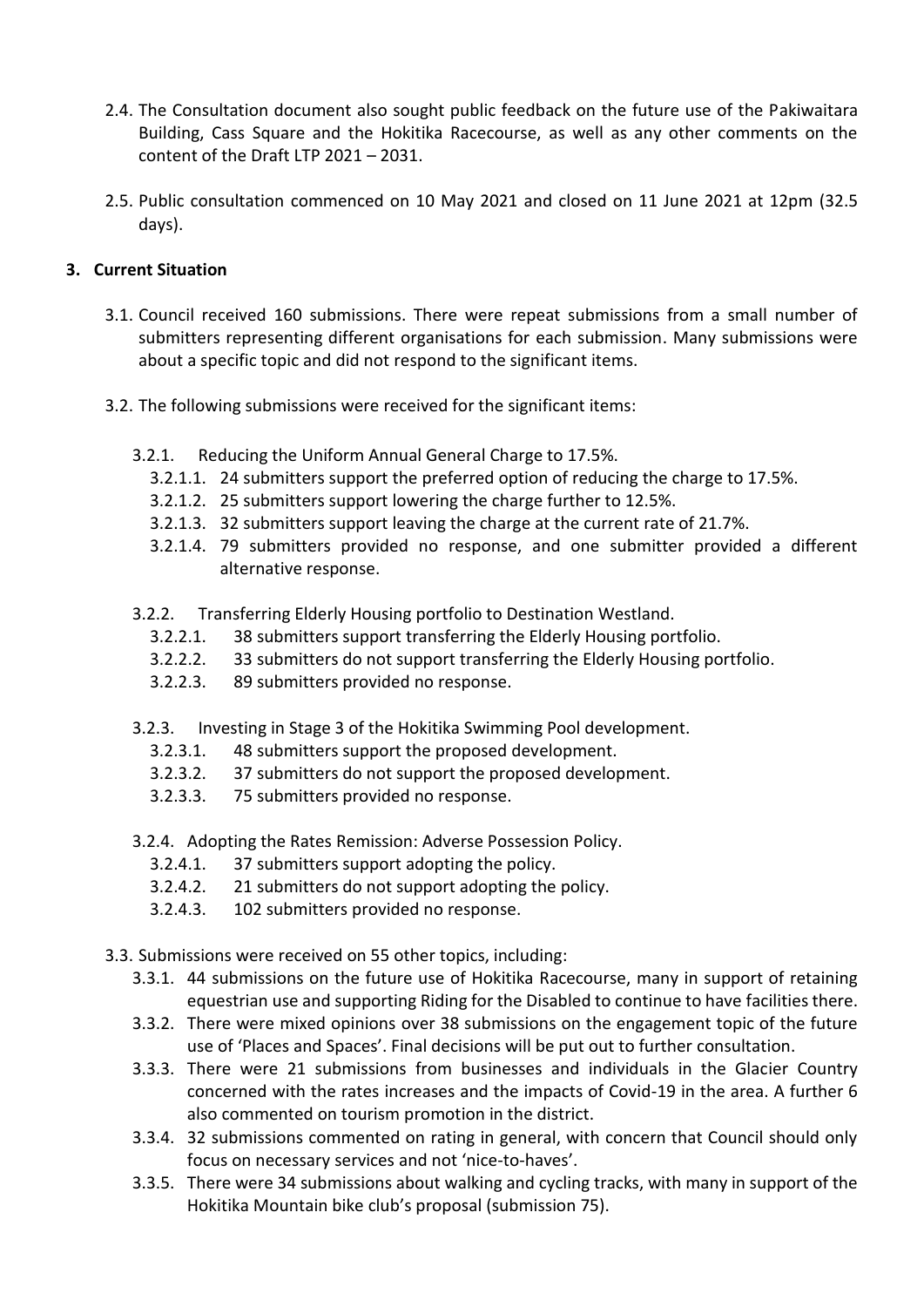- 3.3.6. A submission was received with 129 signatures from the children at Hokitika Primary School with suggestions for the Hokitika Skate park (submission 93).
- 3.3.7. 17 residents of Cement Lead Road, Hokitika submitted a petition to improve the quality of this road (submission 130).
- 3.3.8. Requests for additional funding were received from:
	- 3.3.8.1. Westland Industrial Heritage Park (submission 1): 50% contribution to funding of \$150,000 for car parking and sewerage connection (\$75,000).
	- 3.3.8.2. Hokitika Regent Theatre (submission 2): Annual inflation of 2.5% and additional annual contribution of \$25,000.
	- 3.3.8.3. Foodbank Canterbury (submission 6): \$45,000 per year from each district council.
	- 3.3.8.4. Chief Executive Westland District Council (submission 19): \$20,000 funding for events to Development West Coast for distribution to Destination Westland (offset by return of \$20,000 of management fee).
	- 3.3.8.5. Chief Executive Westland District Council (submission 20): Funding for an Infrastructure Development Manager.
	- 3.3.8.6. Westland Mayor (submission 116): Up to \$200,000 emergency provision for critical staffing. Carried over and offset against rates increase if unused.
	- 3.3.8.7. Lions Club Hokitika (submission 121): \$35,000 to complete fencing and car park at Lazar Park, Hokitika.
	- 3.3.8.8. Westreap (submission 132): Grant of \$25,000 \$30,000 for feasibility study for a Community Hub.
	- 3.3.8.9. Kaniere School (submission 146): Funding of \$350,000 in years 2/3 to build a hall.
	- 3.3.8.10. DWC Westland Sports Hub field (submissions 149 and 155): Funding of \$122,566 + GST towards drainage and lighting; annual grant of \$50,000 + GST to cover day-today operating costs including staff wages.
	- 3.3.8.11. Heritage groups (submission 160): Funding of \$20,000 to support development and maintenance of heritage assets in the district in each annual plan.
		- 3.3.8.11.1. The impact of these funding requests on rates:

| Impact of funding requests on rates increase (Year 1)                                                                                                                                                                                                             |                             |        |
|-------------------------------------------------------------------------------------------------------------------------------------------------------------------------------------------------------------------------------------------------------------------|-----------------------------|--------|
| Increase per consultation                                                                                                                                                                                                                                         |                             | 13%    |
| Heritage park car parking/sewerage connection*                                                                                                                                                                                                                    | 75,000                      | 0.41%  |
| Regent theatre                                                                                                                                                                                                                                                    | 25,000                      | 0.13%  |
| Food bank funding                                                                                                                                                                                                                                                 | 45,000                      | 0.25%  |
| <b>Staffing DA</b>                                                                                                                                                                                                                                                | [withheld]                  | 0.78%  |
| Critical staffing                                                                                                                                                                                                                                                 | 200,000                     | 1.12%  |
| Lions funding                                                                                                                                                                                                                                                     | 35,000                      | 0.19%  |
| Community hub                                                                                                                                                                                                                                                     | 30,000                      | 0.17%  |
| DWC sports hub                                                                                                                                                                                                                                                    | 122,566                     | 0.68%  |
| DWC sports hub                                                                                                                                                                                                                                                    | 50,000                      | 0.28%  |
| Heritage park                                                                                                                                                                                                                                                     | 20,000                      | 0.12%  |
| <b>Total % rates increase</b><br>$\mathbf{r}$ . The matrix of the contract of the contract of the contract of the contract of the contract of the contract of the contract of the contract of the contract of the contract of the contract of the contract of the | $\sim$ $\sim$ $\sim$ $\sim$ | 17.13% |

Note \*assumed to be 50% of cost with grant funding for other 50%

#### **4. Options**

- 4.1. Option 1: Do not hear and consider submissions to the Draft Long Term Plan 2021 2031.
- 4.2. Option 2: Hearings.
	- 4.2.1. Hear submissions.
	- 4.2.2. Deliberate on submissions.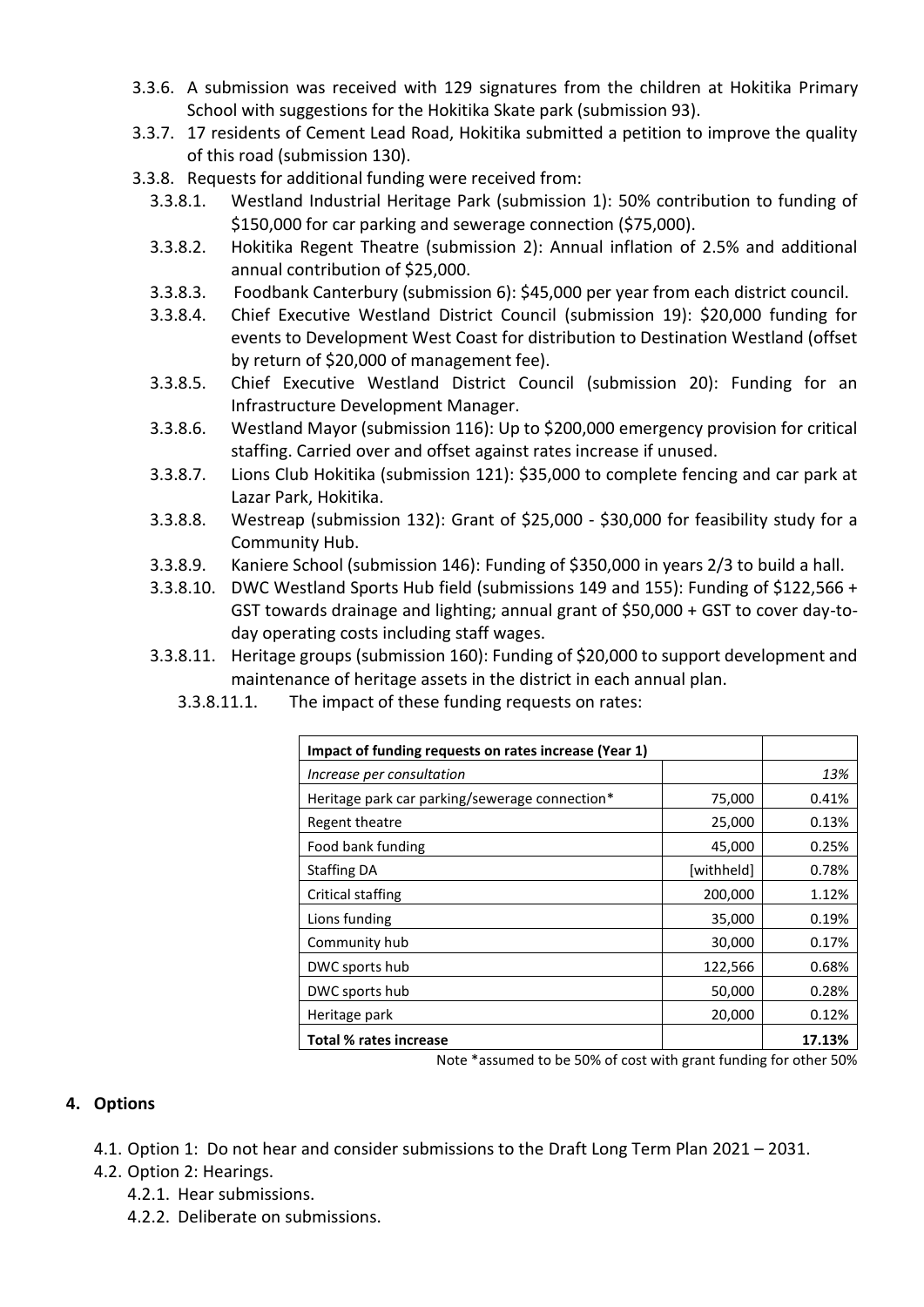4.2.3. That the CE be instructed to make the necessary amendments to the Draft Long Term Plan 2021 - 2031, and present the Long Term Plan 2021 – 2031 to the Extraordinary Council Meeting on 30 June 2021 for adoption.

## **5. Risk Analysis**

- 5.1. Risk has been considered and the following risks have been identified;
	- Fatigue This has been reduced by scheduling regular breaks.
	- Threats to staff / councillors / members of the public Anyone considered to exhibit threatening behaviour will be asked to leave.

### **6. Health and Safety**

- 6.1. Health and Safety has been considered and the following items have been identified;
	- These are the same as the risks identified above.
	- Evacuation in an emergency Emergency exits have been noted at the beginning of the meeting by the Chair.

### **7. Significance and Engagement**

- 7.1. The level of significance has been assessed as being high under Council's Significance and Engagement Policy.
- 7.2. Public consultation was undertaken under s 93(2) LGA from 10 May 2021 to 12pm, 11 June 2021. This was advertised through public notices in both the Hokitika Guardian and Grey Star, public community meetings throughout the district, in the community notices, posters in the library and customer service centre, and on the Council's website and Facebook page.

### **8. Assessment of Options (including Financial Considerations)**

- 8.1. Option 1: Council has an obligation to hear and consider submissions. To do nothing would breach Council's obligations under the LGA.
- 8.2. Option 2: Hearings are an important part of community consultation and engagement. Council needs to understand the community's view on the Draft LTP 2021 - 2031.
- 8.3. There are no financial implications to carrying out a hearing.

### **9. Preferred Option(s) and Reasons**

- 9.1. The preferred option is Option 2.
	- 9.1.1. Hear submissions.
	- 9.1.2. Deliberate on submissions.
	- 9.1.3. That the CE be instructed to make the necessary amendments to the Draft Long Term Plan 2021 - 2031, and present the Long Term Plan 2021 – 2031 to the Extraordinary Council Meeting on 30 June 2021 for adoption.